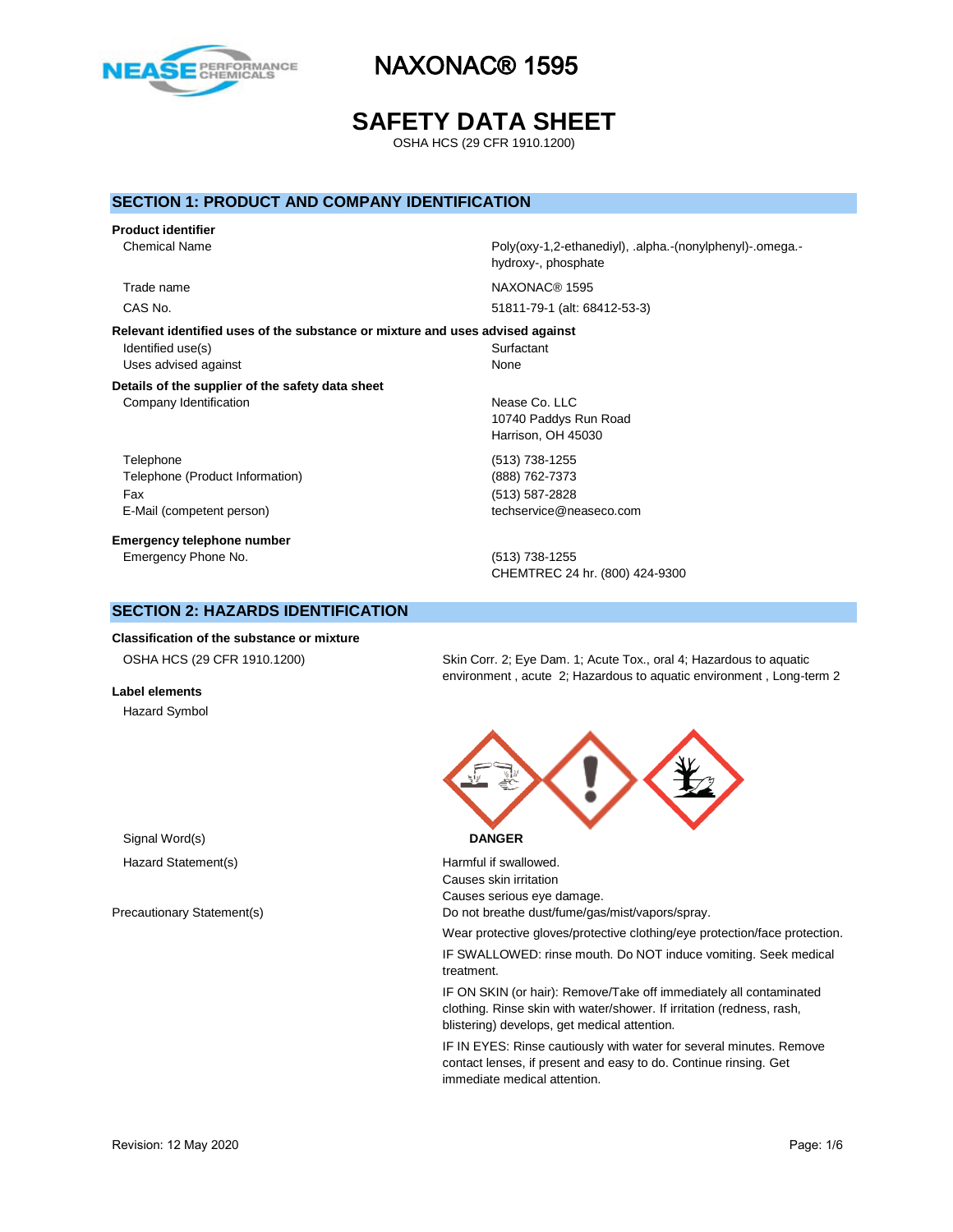

**Other hazards Other hazards Not classified as PBT or vPvB.** 

**Additional Information** None

# **SECTION 3: COMPOSITION/INFORMATION ON INGREDIENTS**

| Hazardous ingredient(s)                                                         | $%$ W/W | CAS No.                               | Hazard statement(s)                                                    |
|---------------------------------------------------------------------------------|---------|---------------------------------------|------------------------------------------------------------------------|
| Poly(oxy-1,2-ethanediyl), .alpha.-(nonylphenyl)-<br>.omega.-hydroxy-, phosphate | 90-100% | 51811-79-1<br>(ALT: 68412-<br>$53-3)$ | Causes serious eye damage.<br>Causes skin irritation.                  |
| orthophosphoric acid                                                            | $<$ 3%  | 7664-38-2                             | May be corrosive to metals.<br>Causes severe skin burns and eye damage |

**Additional Information -** Substances in the product which may present a health or environmental hazard, or which have been assigned occupational exposure limits, are detailed below.

- Ethylene Oxide (CAS No. 75-21-8) - May accumulate in the head space of drums.

### **SECTION 4: FIRST AID MEASURES**



**Description of first aid measures**

| Inhalation                                                                    | Remove victim to fresh air and keep at rest in a position comfortable for<br>breathing. If breathing is labored, administer oxygen. If symptoms occur<br>obtain medical attention. |
|-------------------------------------------------------------------------------|------------------------------------------------------------------------------------------------------------------------------------------------------------------------------------|
| <b>Skin Contact</b>                                                           | Wash affected skin with plenty of water. Remove contaminated clothing<br>immediately. If irritation (redness, rash, blistering) develops, get medical<br>attention.                |
| Eye Contact                                                                   | IF IN EYES: Rinse cautiously with water for several minutes. Remove<br>contact lenses, if present and easy to do. Continue rinsing. Get medical<br>advice/attention.               |
| Ingestion                                                                     | IF SWALLOWED: rinse mouth. Do NOT induce vomiting. Seek medical<br>treatment.                                                                                                      |
| Most important symptoms and effects, both<br>acute and delayed                | None                                                                                                                                                                               |
| Indication of any immediate medical attention<br>and special treatment needed | None                                                                                                                                                                               |

### **SECTION 5: FIRE-FIGHTING MEASURES**

| <b>Extinguishing media</b>                               |                                                                                                                                       |
|----------------------------------------------------------|---------------------------------------------------------------------------------------------------------------------------------------|
| -Suitable Extinguishing Media                            | Extinguish with waterspray, dry chemical, sand or carbon dioxide. Water<br>spray should be used to cool containers.                   |
| -Unsuitable Extinguishing Media                          | None anticipated.                                                                                                                     |
| Special hazards arising from the substance or<br>mixture | None anticipated.                                                                                                                     |
| <b>Advice for fire-fighters</b>                          | Fire fighters should wear complete protective clothing including self-<br>contained breathing apparatus. Avoid inhalation of vapours. |

### **SECTION 6: ACCIDENTAL RELEASE MEASURES**

**Personal precautions, protective equipment and emergency procedures**

Put on protective equipment before entering danger area.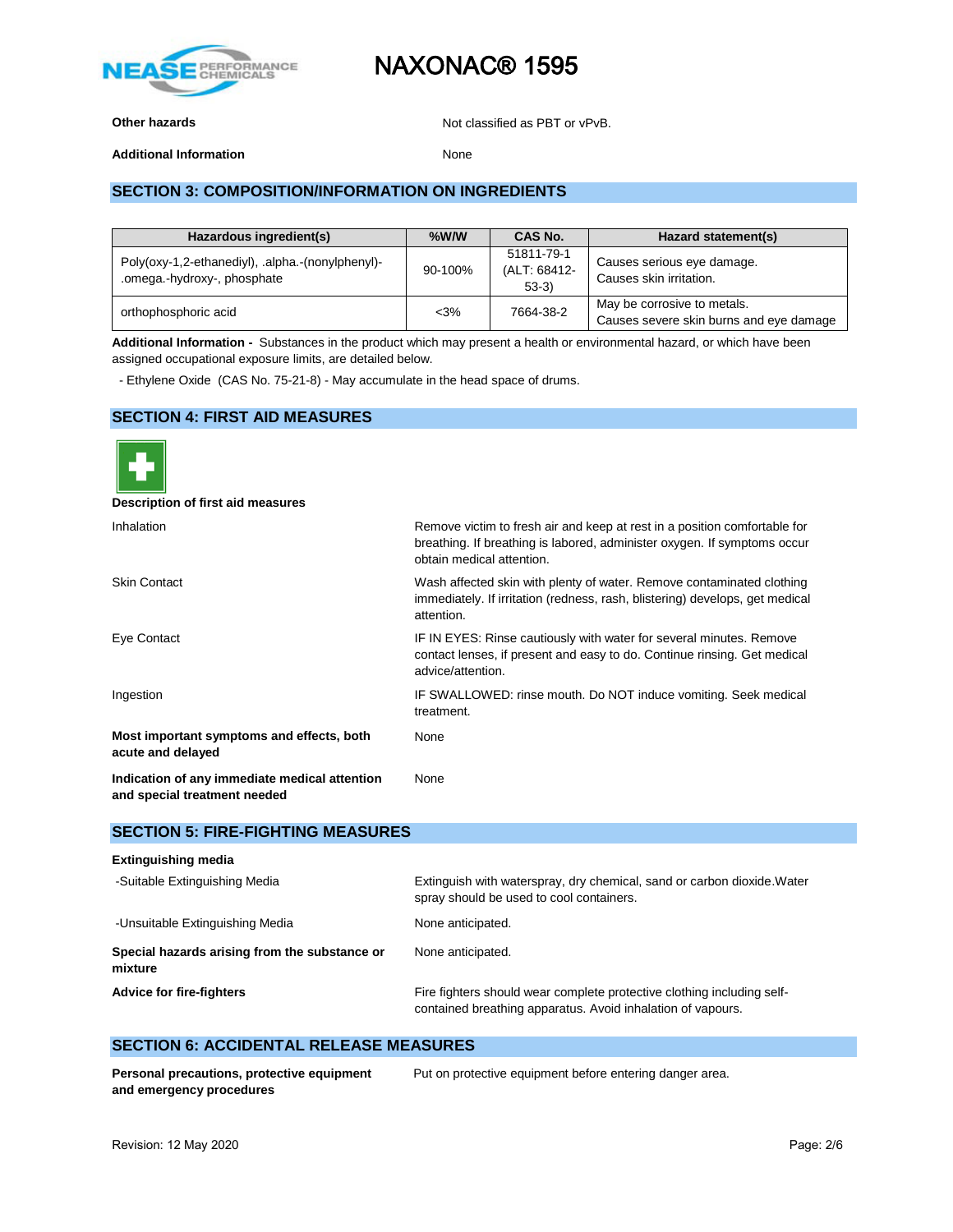

**Environmental precautions Do not allow to enter drains, sewers or watercourses.** 

| Methods and material for containment and<br>cleaning up | Contain spillages with sand, earth or any suitable adsorbent material.<br>Transfer to a container for disposal or recovery. Wash the spillage area with<br>water. If possible prevent water running into sewers. |
|---------------------------------------------------------|------------------------------------------------------------------------------------------------------------------------------------------------------------------------------------------------------------------|
| Reference to other sections                             | None                                                                                                                                                                                                             |
| <b>Additional Information</b>                           | None                                                                                                                                                                                                             |

### **SECTION 7: HANDLING AND STORAGE**

| Precautions for safe handling                                | Keep container closed when not in use. Empty containers may contain<br>residues. Do not use metal containers for storage as the phosphoric acid will<br>react with the metal to liberate flammable hydrogen gas. Do not get in eyes. Do<br>not breathe mist/vapours/spray. This product may contain trace levels of<br>Ethylene oxide (CAS No. 75-21-8), which may accumulate in the head space of<br>containers. Establish monitoring systems for exposure assessment to comply<br>with OSHA standard 29 CFR 1910.1047. |
|--------------------------------------------------------------|--------------------------------------------------------------------------------------------------------------------------------------------------------------------------------------------------------------------------------------------------------------------------------------------------------------------------------------------------------------------------------------------------------------------------------------------------------------------------------------------------------------------------|
| Conditions for safe storage, including any incompatibilities |                                                                                                                                                                                                                                                                                                                                                                                                                                                                                                                          |
| Storage Temperature                                          | Store in a cool/low temperature well ventilated (dry) place                                                                                                                                                                                                                                                                                                                                                                                                                                                              |

| Specific end use(s)     | Surfactant                                                                                                      |
|-------------------------|-----------------------------------------------------------------------------------------------------------------|
| -Incompatible materials | Attacks many materials and clothing. Keep away from oxidising agents. Keep<br>container tightly closed and dry. |
| -Storage Temperature    | Store in a cool/low-temperature, well-ventilated (dry) place.                                                   |

# **SECTION 8: EXPOSURE CONTROLS/PERSONAL PROTECTION**

#### **Control parameters**

#### **Occupational exposure limits**

|                      |           | LTEL (8 hr TWA ppm) |                    | STEL (ppm)         |                    |       |
|----------------------|-----------|---------------------|--------------------|--------------------|--------------------|-------|
| <b>SUBSTANCE.</b>    | CAS No.   | PEL (OSHA)          | <b>TLV (ACGIH)</b> | PEL (OSHA)         | TLV (ACGIH)        | Note: |
| Orthophosphoric acid | 7664-38-2 | 1 ma/mª             | ma/m <sup>3</sup>  | $3 \text{ ma/m}^3$ | $3 \text{ mg/m}^3$ |       |
| Ethylene Oxide*      | $75-21-8$ | ppm                 | ppm                | 5 ppm              | ----               |       |

\* May accumulate in the headspace of drums. OSHA Action Level = 0.5 ppm as an 8-hour time-weighted average. Refer to OSHA 29 CFR 1910.1047.

#### **Recommended monitoring method** NIOSH 7908 (Non-Volatile Acids); NIOSH 1614 (Ethylene Oxide)

**Exposure controls**

#### Appropriate engineering controls **Appropriate engineering controls Local exhaust required.**

#### **Personal protection equipment**

Eye/face protection The following to be used as necessary: Goggles giving complete



protection to eyes. Full face shield.



Skin protection (Hand protection/ Other) The following to be used as necessary: Gloves (Neoprene or Natural rubber). Chemical protection suit. Wear safety or chemical resistant shoes or boots. Check with protective equipment manufacturer's data.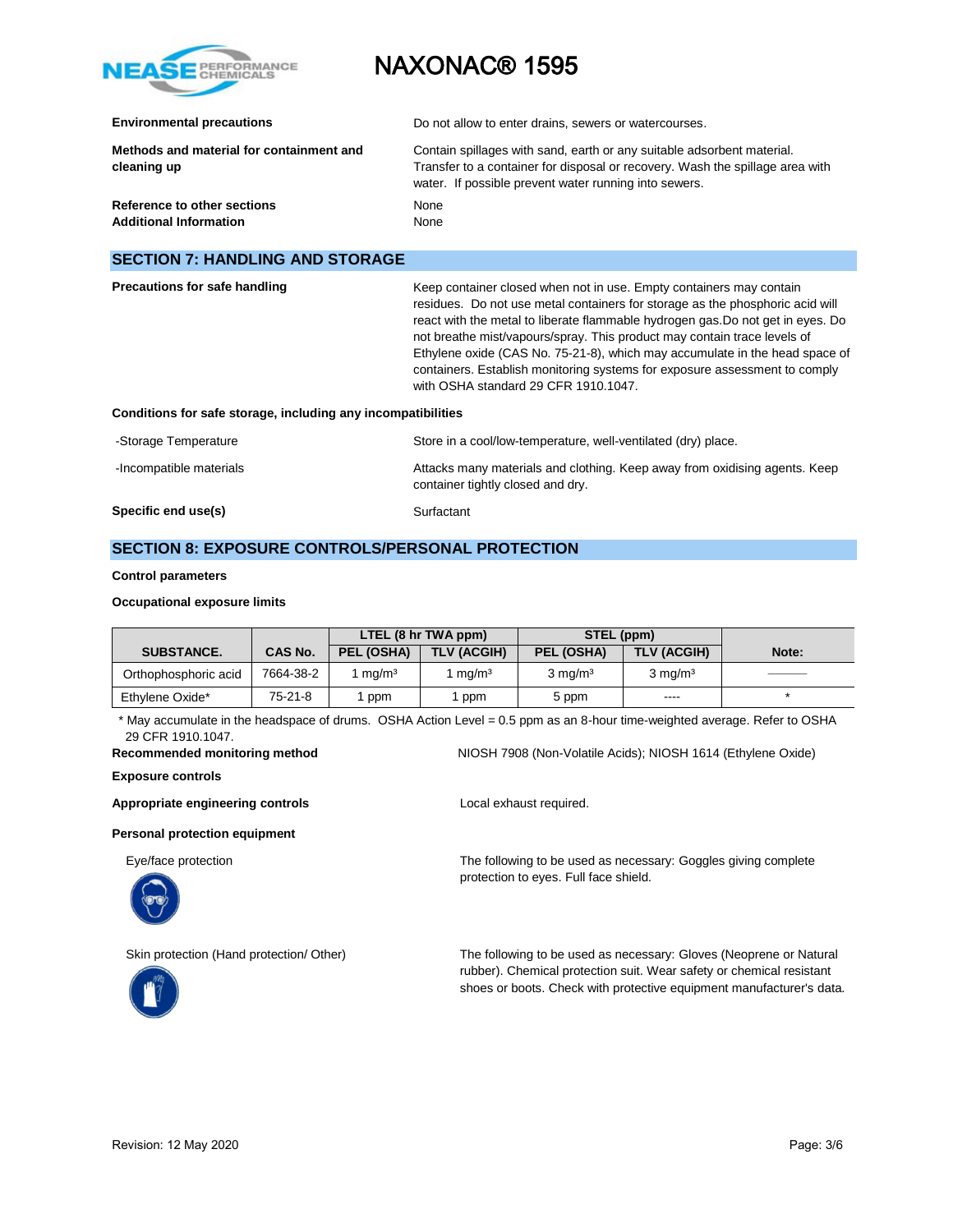

Respiratory protection **No personal respiratory protective equipment normally required.** 



Thermal hazards Use gloves with insulation for thermal protection, when needed.

**Environmental Exposure Controls Exposure Controls Do not allow to enter drains, sewers or watercourses.** 

### **SECTION 9: PHYSICAL AND CHEMICAL PROPERTIES**

**Information on basic physical and chemical properties**

Appearance Viscous liquid Colour **Amber.** Odour Mild Odour Threshold (ppm) Not available. pH 1.7-2.5 Melting Point (°C) / Freezing Point (°C) Not available. Boiling point/boiling range (°C):  $>200 (392^{\circ}F)$ Flash Point (°C) Evaporation rate (butyl acetate=1) < 1 Flammability (solid, gas) Not applicable. Explosive limit ranges Not available. Vapour Pressure (Pascal) Not available Not available Vapour Density (Air=1) Not available. Density (g/ml) 1.1-1.13 @ 25°C Solubility (Water) Soluble Solubility (Other) Not available. Partition Coefficient (n-Octanol/water) Not available. Auto Ignition Temperature (°C) and the control of the Not available. Decomposition Temperature (°C) Not available. Kinematic Viscosity (cSt) @ 40°C Not available Explosive properties **Note 2018** Not explosive. Oxidising properties **Not oxidising.** Not oxidising.

 $>93(200 °F)$ **Other information** Not available.

# **SECTION 10: STABILITY AND REACTIVITY**

**Reactivity Reactivity Reactivity Reactivity Stable under normal conditions. Chemical stability** Stable. **Possibility of hazardous reactions None anticipated.** None anticipated. **Conditions to avoid Incompatible materials.** 

**Incompatible materials Incompatible materials** Messenger Corrosive to Electronic Messenger away from oxidizing agents and Acids. Corrosive to Copper and Copper alloys

**Hazardous Decomposition Product(s)** Carbon monoxide, Carbon dioxide

### **SECTION 11: TOXICOLOGICAL INFORMATION**

**Exposure routes:** Inhalation**,** Skin Contact**,** Eye Contact

**Substances in preparations / mixtures**

Poly(oxy-1,2-ethanediyl), .alpha.-(nonylphenyl)-.omega.-hydroxy-, phosphate (CAS No.51811-79-1)

By analogy with similar materials:

**Sensitization Sensitization No information available Repeated dose toxicity** No information available

**Acute toxicity** Oral: LD50 > 2500 mg/kg-bw **Irritation/Corrosivity Causes severe damage to eyes and skin irritation.**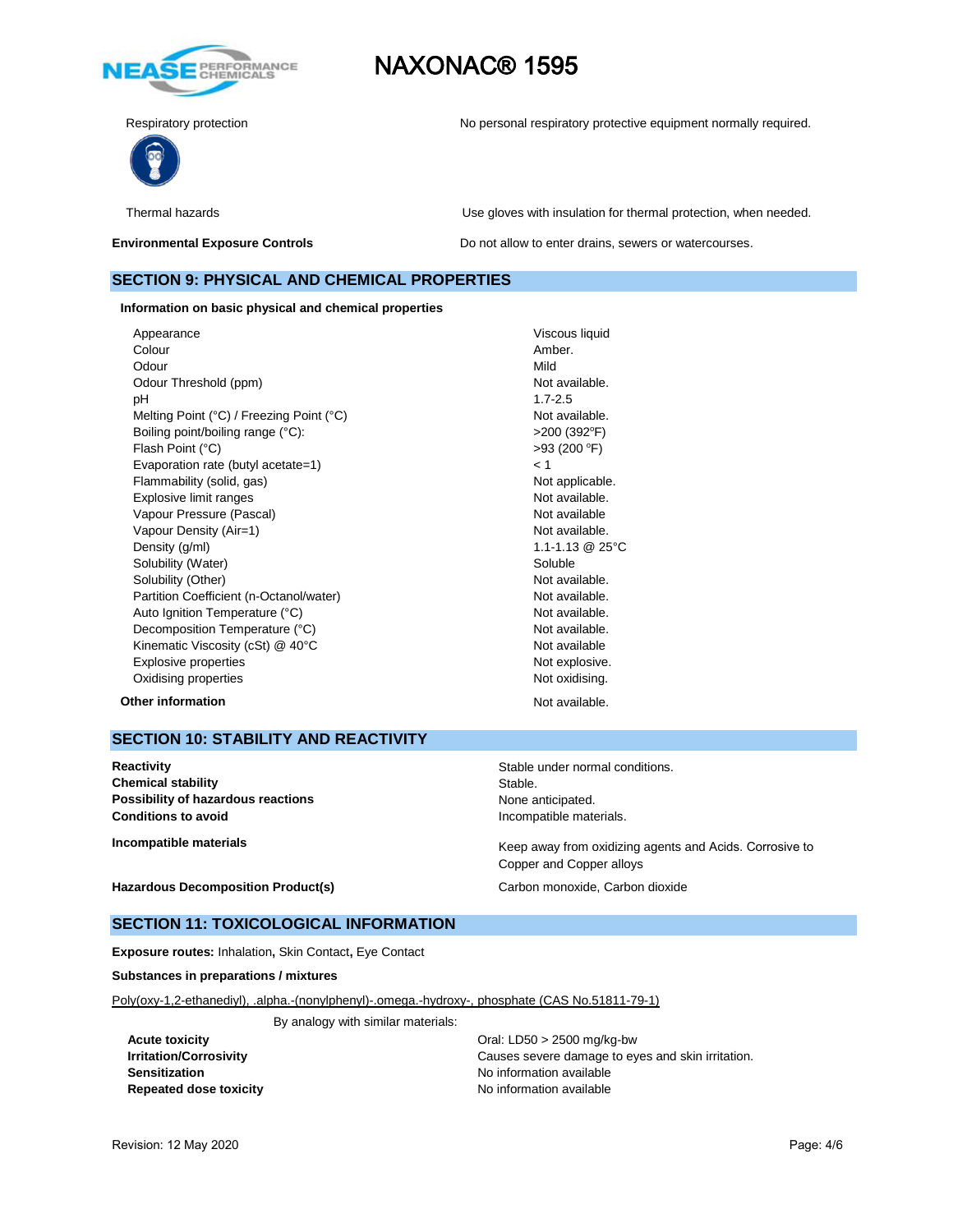

**Carcinogenicity Carcinogenicity No information available** 

| <b>NTP</b> | <b>IARC</b> | <b>ACGIH</b> | <b>OSHA</b> | <b>NIOSH</b> |
|------------|-------------|--------------|-------------|--------------|
| No.        | No.         | No.          | No.         | No.          |

| <b>Mutagenicity</b><br><b>Toxicity for reproduction</b>                                                   |             |                                                                                                                | No information available<br>No information available                                                             |              |  |
|-----------------------------------------------------------------------------------------------------------|-------------|----------------------------------------------------------------------------------------------------------------|------------------------------------------------------------------------------------------------------------------|--------------|--|
| Orthophosphoric acid (CAS No. 7664-38-2)                                                                  |             |                                                                                                                |                                                                                                                  |              |  |
| <b>Acute toxicity</b>                                                                                     |             |                                                                                                                | Oral: $LD50 = 2600$ mg/kg-bw<br>Inhalation: LC50 (1 hour) = $3846$ mg/m <sup>3</sup> (rabbit; mice; quinea pigs) |              |  |
| <b>Irritation/Corrosivity</b><br><b>Sensitization</b><br><b>Repeated dose toxicity</b><br>Carcinogenicity |             | Corrosive (Skin and Eyes)<br>Not available.<br>NOAEL (42-54 days) <250 mg/kg (rat)<br>No information available |                                                                                                                  |              |  |
| <b>NTP</b>                                                                                                | <b>IARC</b> | <b>ACGIH</b>                                                                                                   | <b>OSHA</b>                                                                                                      | <b>NIOSH</b> |  |
| No.                                                                                                       | No.         | No.                                                                                                            | No.                                                                                                              | No.          |  |
| <b>Mutagenicity</b>                                                                                       |             | There is no evidence of mutagenic potential.                                                                   |                                                                                                                  |              |  |

**Toxicity for reproduction** NOAEL Reproductive and developmental toxicity = 500 mg/kg (rat)

This product may contain trace levels of Ethylene oxide (CAS No. 75-21-8), which may accumulate in the head space of containers. Establish monitoring systems for exposure assessment to comply with OSHA standard 29 CFR 1910.1047. Ethylene oxide is a known human carcinogen by NTP and a suspected human carcinogen by ACGIH®.

# **SECTION 12: ECOLOGICAL INFORMATION**

| <b>Ecotoxicity</b>                        |                                |
|-------------------------------------------|--------------------------------|
| Short term                                | No data.                       |
| Long Term                                 | No data.                       |
| Persistence and degradability             | No data.                       |
| <b>Bioaccumulative potential</b>          | No data.                       |
| <b>Mobility in soil</b>                   | No data.                       |
| <b>Results of PBT and vPvB assessment</b> | Not classified as PBT or vPvB. |
| Other adverse effects                     | None known.                    |
|                                           |                                |

# **SECTION 13: DISPOSAL CONSIDERATIONS**

| Waste treatment methods       | Disposal should be in accordance with local, state or national legislation.<br>Consult an accredited waste disposal contractor or the local authority for<br>advice. |
|-------------------------------|----------------------------------------------------------------------------------------------------------------------------------------------------------------------|
| <b>Additional Information</b> | None known.                                                                                                                                                          |

# **SECTION 14: TRANSPORT INFORMATION**

|                              | <b>Land transport</b><br>(U.S. DOT) | Sea transport<br>(IMDG)                                                                                        | Air transport<br>(ICAO/IATA)                                                        |
|------------------------------|-------------------------------------|----------------------------------------------------------------------------------------------------------------|-------------------------------------------------------------------------------------|
| <b>UN number</b>             | Not DOT regulated                   | 3082                                                                                                           | 3082                                                                                |
| <b>Proper Shipping Name</b>  | Not DOT regulated                   | <b>Environmentally Hazardous</b><br>substance, liquid, N.O.S.<br>(phosphate ester), MARINE<br><b>POLLUTANT</b> | <b>Environmentally Hazardous</b><br>substance, liquid, N.O.S.<br>(phosphate ester), |
| Transport hazard class(es)   | N/A                                 | 9                                                                                                              | 9                                                                                   |
| Packing group                | N/A                                 | Ш                                                                                                              | Ш                                                                                   |
| Hazard label(s)              | N/A                                 | Marine pollutant                                                                                               | Class 9                                                                             |
| <b>Environmental hazards</b> | None                                | <b>YES</b>                                                                                                     | <b>YES</b>                                                                          |